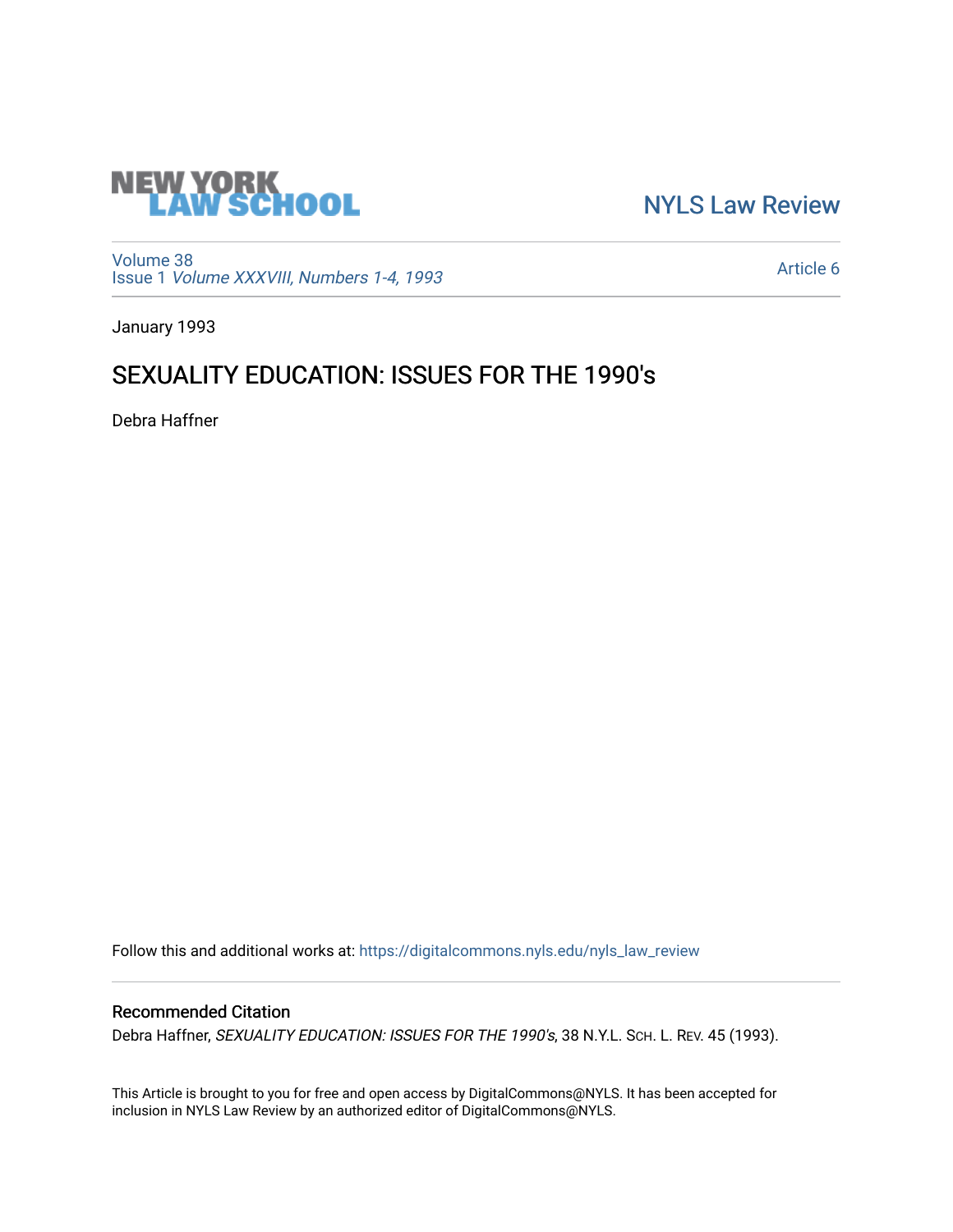### **SEXUALITY EDUCATION: ISSUES** FOR **THE 1990's\***

#### **DEBRA HAFFNER<sup>\*\*</sup>**

I am delighted to be here today. At the Sex Information and Education Council of the United States **(SIECUS),** we take a very strong position on adults' rights of access to sexually explicit materials for personal use, diligently working to oppose legislative and judicial efforts that would outlaw the production or distribution of sexually explicit materials. For this reason, I am also delighted to be a member of the Working Group.1

For those of you who are not familiar with **SIECUS,** we are a twentynine-year-old national organization dedicated to affirming that sexuality is a natural and healthy part of life. I think that our mission says a great deal about American culture. The head of the American Lung Association does not need to begin speeches **by** telling you that breathing is a natural and healthy part of life. In fact, however, sexuality is even more innate than breathing. Fifteen weeks into my pregnancy, I **had** an amniocentesis and discovered that I was carrying a boy. What was most interesting to me was that my son had a full erection during the entire test—he would not have lung capacity until eight-and-a-half months.

When Leanne Katz<sup>2</sup> invited me to speak today, she asked me to tell you, in essence, everything I knew about sexuality education and censorship in fifteen minutes. That had a familiar ring, but I couldn't figure out why for a while. Then I realized-and Leanne, I apologize!—that that is exactly what the Eagle Forum<sup>3</sup> says. Phyllis Schlafly, the head of the Eagle Forum, has said that she supports sex education but that, in her view, the facts of life can be told in fifteen minutes.4 Nevertheless, I will try to outline for you where we stand in

**1.** The Working Group on Women, Censorship, and "Pornography" is a committee of the National Coalition Against Censorship.

2. Executive Director, National Coalition Against Censorship.

**3.** The Eagle Forum is a conservative group chaired **by** Phyllis Schlafly. *See generally* Alan **E.** Gambrell **&** Leslie M. Kantor, *SIECUS Fact Sheet # 4, On Comprehensive Sexuality Education: The Far Right and Fear-Based Abstinence-Only Programs,* SIECUS **REP.,** Dec. 1992/Jan. 1993, at **16,** 17 (listing Eagle Forum as one of several organizations with agendas that include opposition to comprehensive sexuality education).

4. *Id.* at 17.

45

<sup>\*</sup> This article was adapted from a speech given at the Sex Panic: A Conference on Women, Censorship, and "Pornography," May 7-8, 1993.

<sup>\*\*</sup> Executive Director of the Sexuality Information and Education Council of the United States **(SIECUS).**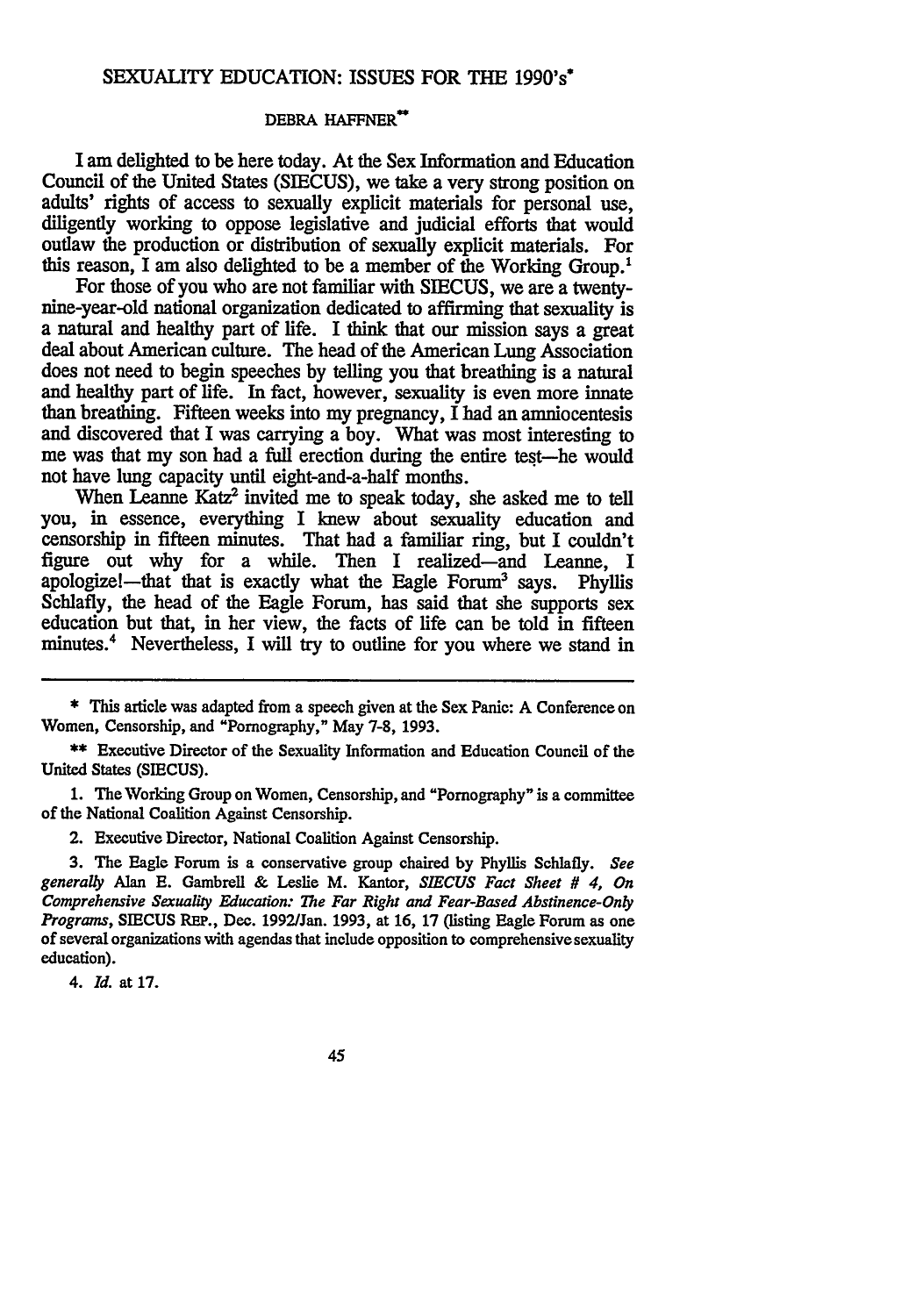this country with respect to sexuality education, what progress we have made, and what I think are our biggest problems.

The good news is that forty-seven states now recommend or require sexuality education in their public schools,<sup>5</sup> while *all* of the states either recommend or require education on preventing the spread of HIV. These figures are buttressed **by** various surveys, which reveal that large majorities of young people receive some form of sex education while they are in school.7 And several evaluations indicate that programs to raise the skill levels of sex educators are becoming increasingly effective.<sup>8</sup>

This is a tremendous change. When I started out in the field, only one state, Maryland, mandated sexuality education.9 As recently as **1985,** only two states did so.<sup>10</sup>

" And that's not all. **SIECUS** has organized the National Coalition to Support Sexuality Education **(NCSSE),** which now has affiliated with it eighty-four of the most mainstream groups in America, from the American Psychological Association, the American Medical Association, and the American Nurses Association, to the National Council of Churches. **NCSSE** is a coalition of more than eighty national health, education, and youth-serving organizations that advocate comprehensive sexuality education for children. These groups have gone on record as supporting a mission of comprehensive sexuality education for all young people. So, in terms of recognition **by** policymakers that young people need a certain amount of information, we have come a long way.

*5. See ALAN* **E.** GAMBRELL& DEBRA HAFFNER, UNFINISHED **BUSINESS: A SIECUS** ASSEssMENT **OF STATE** SEXUALITY **EDUCATION PROGRAMS 13 (1993)** (reporting the results of a fifty-state survey of sexuality education in public schools). *See also* Nancy Gibbs, *How Should We Teach Our Children About Sex?, TIME,* May 24, **1993,** at **60.**

**6.** PATri **0.** BRITTON Er **AL.,** FUTURE DIRECTIONS: **HIV/AIDS EDUCATION** IN THE NATION'S **SCHOOLS 11** (n.d.) (reporting the results of a **1992** survey **by SIECUS).**

**7.** *See* Joy Overbeck, *Sex Too Soon,* **PARENTS'** MAO., Sept. 1994, at 42 (reporting that **86%** of the nation's schools teach sexuality education). *See also* Freya L. Sonenstein **&** Karen **J.** Pittman, *The Availability of Sex Education in Large City School Districts,* **FAMILY PLAN. PERSP.,** Jan./Feb. 1984, at 19, 19 (reporting that *85%* of students in school districts in cities with populations over **100,000** received some form of sex education).

*8. See, e.g.,* Ronald Moglia, *The Professional Preparation of Sexuality Educators,* **SIECUS** REP., Dec. 1989/Jan. 1990, at 13, 14-15 (discussing a study of sex education conducted **by** the Alan Guttmacher Institute).

**9.** *See* DEBRA W. HAFFNER, **SEX EDUCATION** 2000: **A CALL** TO ACTION **15 (1990).** The relevant Maryland citation is MD. **STATE** BD. OF EDUC. BY-LAW **720** § 3(4) **(1967).**

**10.** *See* **GAMBRELL &** HAFFNER, *supra* note **5,** at 13 (listing Maryland and New Jersey as states mandating sexuality education). *See also* MD. **STATE** BD. OF **EDUC.** BY-**LAW 720** § 3(4) **(1967); N.J. STATE** BD. **OF EDUC. N.J.A.C. 6:29-7.1 (1980).**

ż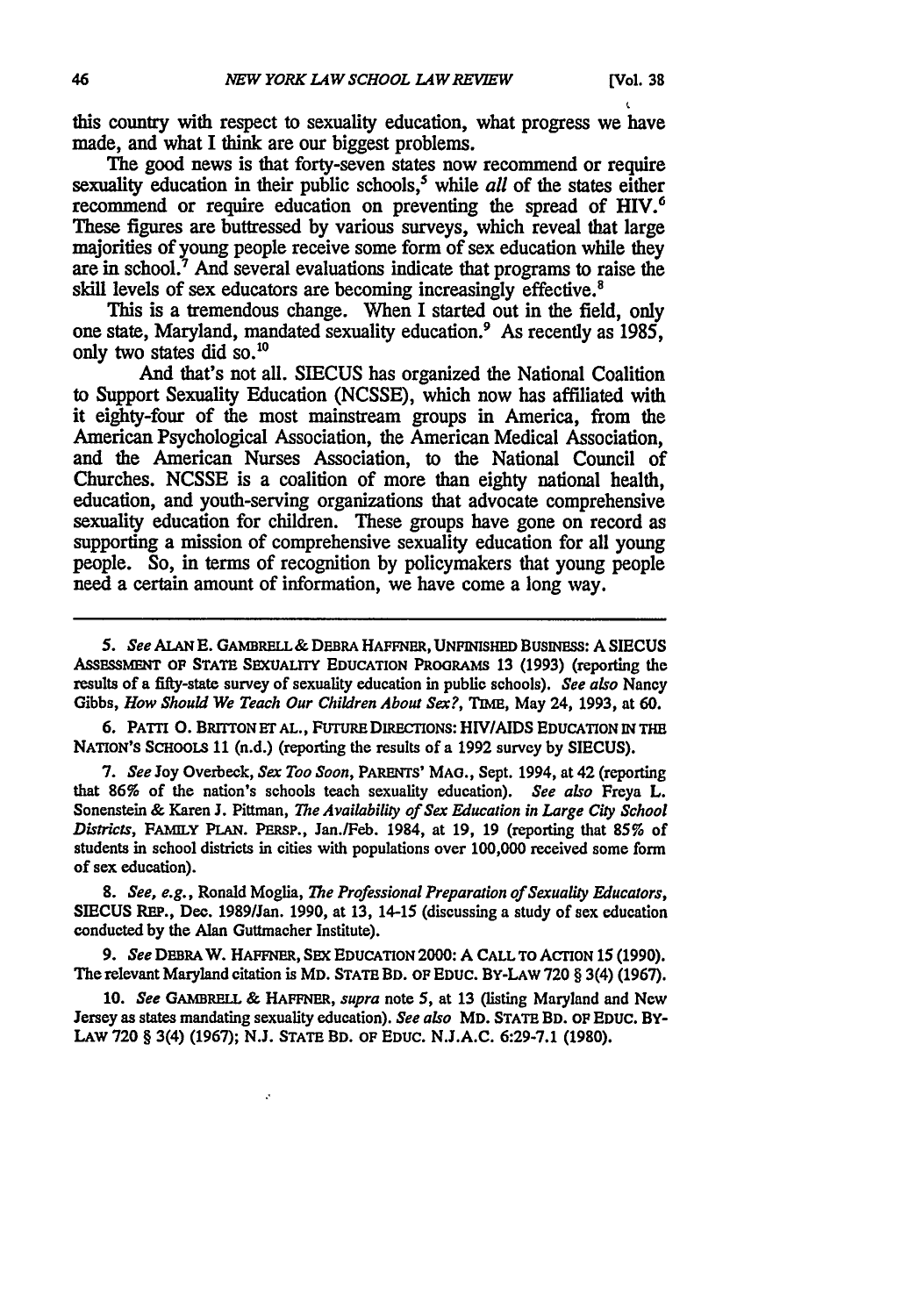The bad news is that, as we at **SIECUS** estimate, less **than** ten percent of young people are actually receiving anything that even approaches the quality of education that we think they have a right to receive.<sup>11</sup> Worse, opponents of sexuality education have become more strategic, and much more successful in their efforts than they ever used to **be.12**

If you go back twenty-five or thirty years, when **SIECUS** was founded, several groups existed that fought against sexuality education. One of them, the John Birch Society, organized a crusade that, as some of you may remember, was called MOTOREDE.13 MOTOREDE stood for the Movement to Restore Decency in Education. This group published an anti-SIECUS, anti-sexuality education manual entitled *Is the School House the Proper Place to Teach Raw Sex? <sup>4</sup>*

That kind of crude, bungling approach was characteristic of the Far Right (or whatever we called them back then) until the mid-eighties. That is, until about **1985,** our opponents were unabashedly censorshiporiented. Their message was straightforward: "We don't want any sexuality education in our schools." Or, as **I** remember from being picketed in places where **I** spoke, "Keep smut out of our schools."

Tactics such as those cannot work any longer. As the polls indicate, close to ninety percent of parents want their children to receive

*11. See* **DEBRA** W. **HAFFNER & DIANE DE** MAURO, WINNING **THE BATTLE: DEVELOPING SUPPORT FOR SEXUALITY AND** *HIV/AIDS* **EDUCATION 31 (1991)** (reporting that less than **10%** of teens receive sex education in programs lasting a minimum of 40 hours; that sexuality education topics are most likely introduced in the ninth or tenth grade as part of a discussion of another subject; and that even when programs include discussion of *HIV/AIDS,* it is generally presented as one more negative consequence of sexual behavior).

12. See generally Leslie M. Kantor, *Scared Chaste? Fear-Based Educational* Curricula, **SIECUS** RE'., Dec. 1992/Jan. 1993, at 1, 1 ("There has been **a** recent proliferation of sexuality education curricula that rely upon fear and shame to discourage students from engaging in sexual behavior."); **Jill** Smolowe, *Crusadefor the Classroom,* **TIME,** Nov. **1,** 1993, at 34, 34-35 (describing conservative strategy to focus on state and local issues and races).

13. *See* Kerry Dougherty, *Fervor and Ferment Over Sex Education,* **WASH. POST,** May 22, **1980,** at 1, 6 (Virginia Weekly) (describing MOTOREDE's campaign to prevent sex education).

14. **GORDON** V. DRAKE, **IS THE SCHOOL** HousE **THE PROPER PLACE TO TEACH RAW SEX? (1968).**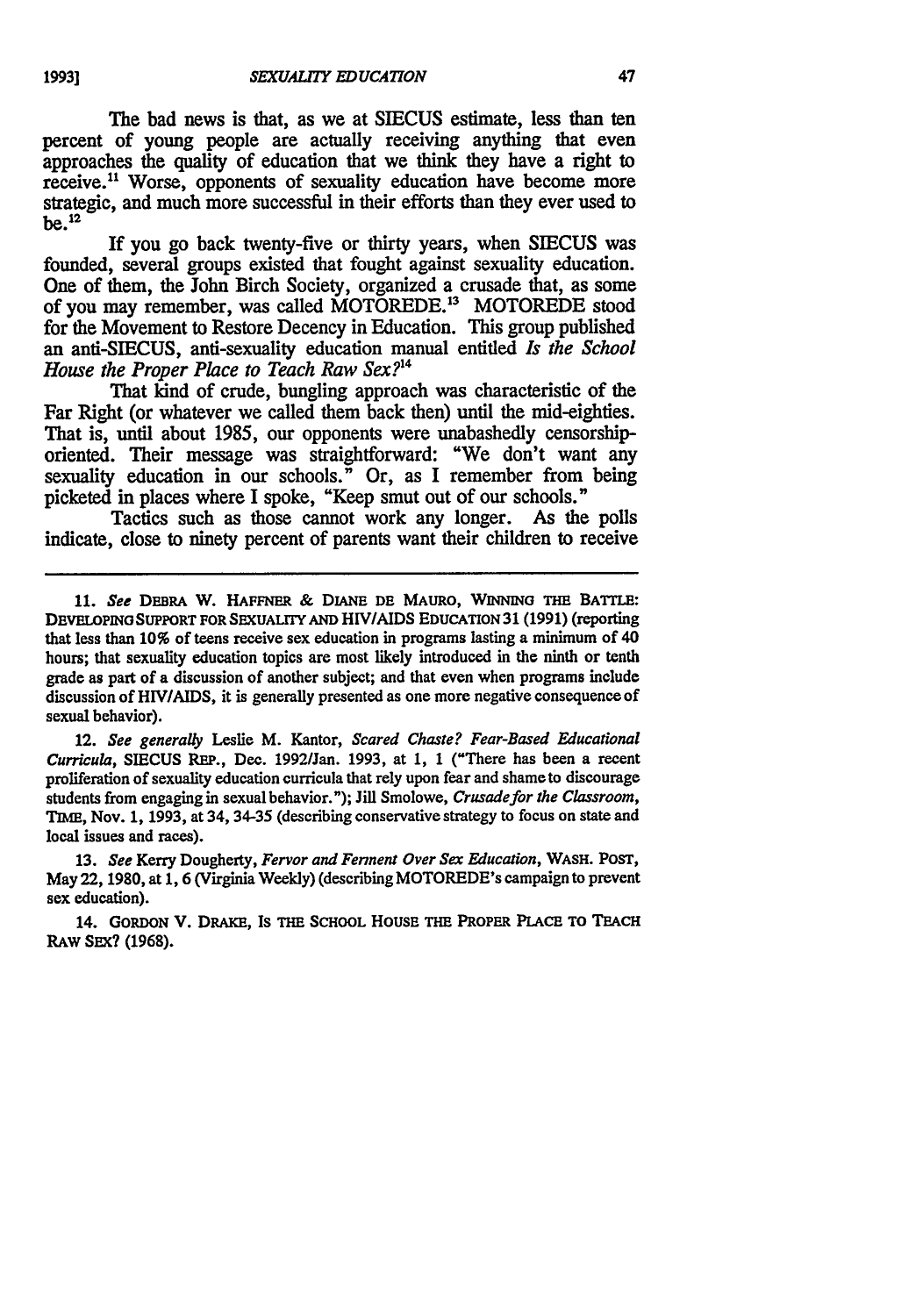sexuality education within a school program.<sup>15</sup> So the Far Right changed its strategy.

The Far Right has come up with its own brand of sexuality education. **SIECUS** has named the result "fear-based education," because the programs are designed to control young people's behavior by instilling fear, shame, and guilt.<sup>16</sup> The essence of these programs is that they teach teens only about abstinence, withholding any information about birth control, sexual pleasure, or safe sex.

In the past two school years, including 1992-1993, **SIECUS** has identified close to one hundred communities in thirty-four states where sex education battles have raged.'" These battles involve sexuality education curricula that have been proposed **by** forces aligned with the Far Right. The programs feature several common characteristics.

The first common feature is to scare young people into being chaste. In a moment, I'm going to read to you from one of the proposed curricula, called *Facing Reality,* about what supposedly happens to you if you have premarital sex. While I read this, I would like you to think about the fact that, if this audience is like national audiences, at least eighty percent of us in this room had intercourse before we were married.<sup>18</sup>

When you have premarital sex, according to *Facing Reality,* you put yourself at risk of:

> [P]regnancy, fear of pregnancy, AIDS, guilt, herpes, disappointing parents, chlamydia, inability to concentrate on school, syphilis, embarrassment, abortion, shotgun wedding, gonorrhea, selfishness, pelvic inflammatory disease, heartbreak, infertility, loneliness, cervical cancer, poverty, loss of self-esteem, loss of reputation, being used, suicide, substance abuse, melancholy, loss of faith, possessiveness, diminished ability to communicate, isolation, fewer friendships formed, rebellion against other familial standards, alienation, loss of self-mastery,

**18.** See, *e.g.,* Jon Nordheimer, *For Lovers, No. 1 Activity These Days Is Worrying,* N.Y. TIMEs, Feb. 12, **1992,** at **C1, C10** (noting that Dr. June Reinisch, director of the Kinsey Institute for Sex Research, reported that *90%* of young women today had intercourse before marriage).

*<sup>15.</sup> See* Louis Harris & Assocs., Inc., *Public Attitudes About Sex Education, Family* **Planning,** *and* **Abortion** *in* **the United States, AMERICA SPEAKS** (Planned Parenthood Fed'n of **Am.,** New York, N.Y.), Aug.-Sept. **1985,** at 4, **7** (showing that *85%* of surveyed parents agree that sex education should be taught in public schools).

**<sup>16.</sup>** *See* Kantor, supra note 12, at 2-4.

**<sup>17.</sup>** See *id.* at **1.**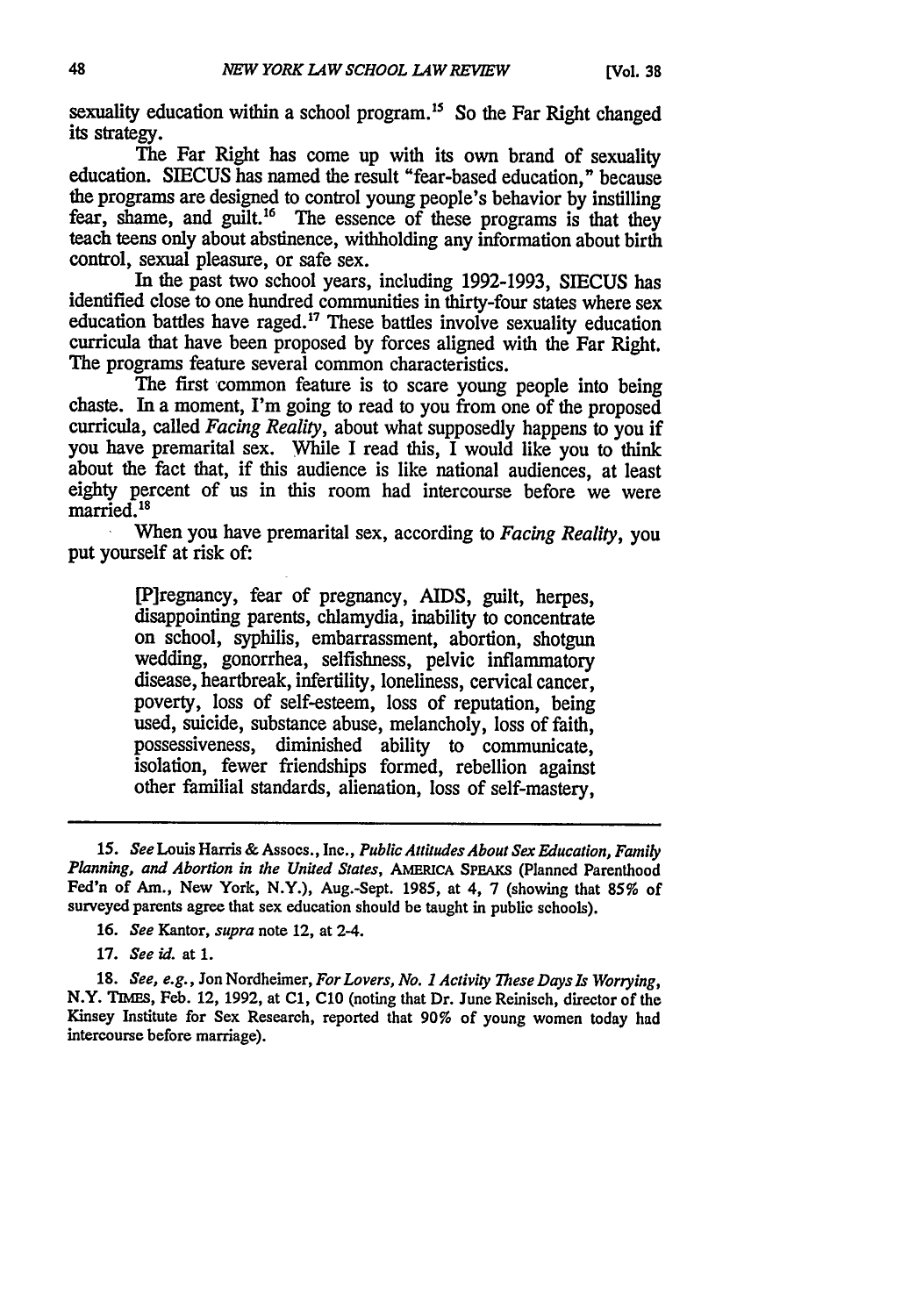distrust of complementary sex, viewing others as sex objects, difficulty with long-term commitments, various other sexually transmitted diseases, aggressions toward women, ectopic pregnancy, sexual violence, loss of a sense of responsibility toward others, loss of honesty, jealousy, depression, [and] death.<sup>19</sup>

I think that many of these purported risks would come as a surprise to many of us. But that is how the Far Right tries to educate young people. It does not work, of course, because even if they have not done so themselves, kids these days know plenty of people who have had sexual intercourse and who have not suffered from melancholia, suicide, or substance abuse.

Another common characteristic of the curricula is that they omit all information on condoms or contraception, or-worse, perhaps-when they do include such information, they exaggerate the failure rates of various contraceptive devices. In addition, the programs are racist,<sup>20</sup> various contraceptive devices. classist,<sup>21</sup> and borderline-religious<sup>22</sup>—not to mention extremely

**19. JAMES COUGHLIN, FACING REALITY: A HANDBOOK FOR HEALTHY** LIVING (Parent/Teacher Guide) 24 (Project Respect, **1990).**

20. *See* Kantor, *supra* note 12, at **13** (noting that people of color are rarely depicted in illustrations within the curricula and that cultural and class biases are evident in the scenarios, which tend to depict middle-class individuals and activities).

21. *See id.; see also* TEEN-AID, **INC.,** ME, MY WORLD, MY FUTURE **133** (Nancy Roach & LeAnna Berm eds., 1993) (inviting parents to screen their children's potential dating partners for "age, religious affiliation, economic background, educational background or aspirations, ethnic background, [and] peer group").

22. *See, e.g.,* **ANNE E. NESBIT,** LAMO: **LEARNING** ABOUT MYSELF **AND** OTHERs-GUIDE II-GRADEs 3 **AND** 4, at **17 (3d** ed. 1989) (suggesting that parents, "in line with [their] religious beliefs," explain the beauty and splendor of the human **body:** "You might wish to rephrase the teaching as set forth in Genesis."); ANNE **E.** NESBIT, LAMO: LEARNING ABOUT MYSELF **AND** OTHERS-GUIDE Ill-GRADEs **5 AND 6,** at 40 (4th ed. **1991)** ("Depending on your religious beliefs, you might choose to discuss: the extreme importance of prayer as a weapon against temptation; . . . original sin and subsequent rise of shame and concupiscence . . . . ").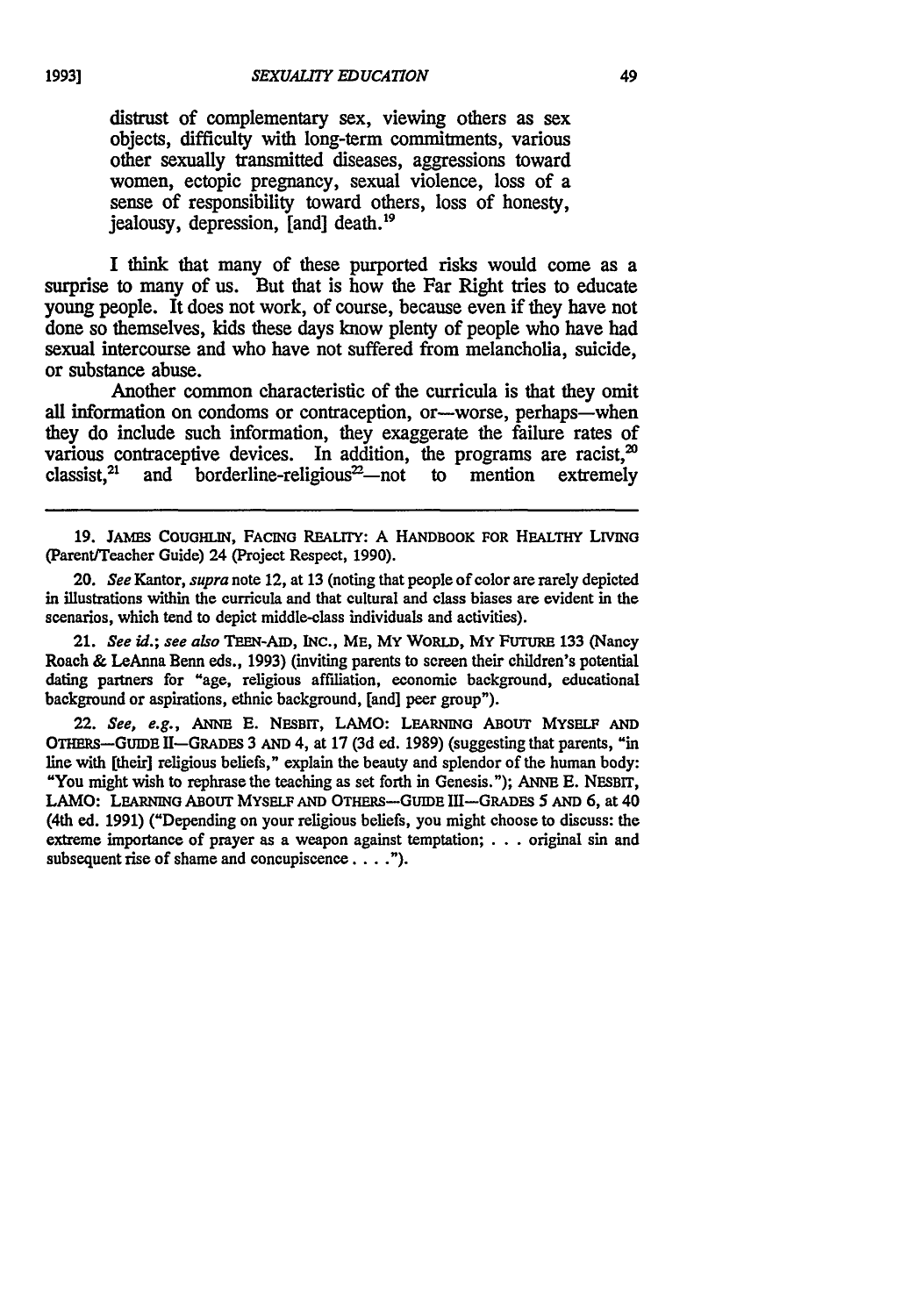homophobic.<sup>23</sup> They often talk only about the nuclear family, and all other kinds of families are presented as dysfunctional. **I**

The sexist aspect of these curricula deserves special mention. The message to young women in all the programs is that a normal girl is nonsexual while a normal boy is sexually aggressive and manipulative. Indeed, the bottom line is that teenage boys are always turned on, and that the teenage girl's **job** is to prevent things from getting out of hand.'

Those of us who are women and grew up in the fifties and sixties remember that message all too well. Reproduction often occupies the whole of the discussion of sexuality. When the programs discuss female anatomy, they discuss only reproductive anatomy. And the missing link in the vast majority of them is the clitoris; in many of the diagrams, no clitorises are even drawn, as if female sexual pleasure did not exist.<sup>26</sup>

You might think this could be some kind of unintended omission. But it is not. In Shreveport, Louisiana, one parent stood up at a school board meeting and said that she agreed her daughter needed to know about

24. *See* Kantor, *supra* note 12, at **9** (noting that judgmental statements are commonly made about divorced and single-parent families).

*25. See, e.g.,* **COLEEN** K. **MAST, SEX RESPECt-THE OPTION OF TRUE SEXUAL FREEDOM: A PUBLIC HEALTH GUIDE FOR PARENTS (1986):**

> Boys tend to use love to get sex. Girls tend to use sex to get love. **... [A** m]ale's thinking about the opposite sex tends to focus on the sexual organs, their own and those of their imagined partner. Females, when they visualize a sex partner-I should say *love* partner-think not of the male's genitals, but rather of his whole body as an instrument for giving them warmth, closeness, and security. . **.** . **[This** difference] helps girls cope with the sexual aggressiveness of boys. It helps them be more level-headed about sex. It helps them make a less emotional choice of a partner when they do want a permanent relationship.

#### *Id.* at 4.

**26.** *See* Kantor, *supra* note 12, at 11 (detailing many programs' omissions of depictions of external female genitalia); *see also TEEN-AiD,* INC., *supra* note 21, at 68 (diagramming female anatomy but omitting clitoris).

*<sup>23.</sup> See, e.g.,* **COUGHLIN,** *supra* note **19,** at **19** (noting that although it is not within the proper purview of any teacher to "subjectively judge" people who identify themselves as homosexual, "[t]o objectively discuss the wisdom of certain choices certainly is. A *promiscuous lifestyle* is an unhealthy lifestyle, regardless of the sex of one's partners." (emphasis added)); **TERRANCE D.** OLSON **& CHRISTOPHER M. WALLACE,** FAMILIES, **DECISION-MAXiNO AND** HUMAN DEVELOPMENT: **AN** INTERDISCIPLINARY **RESOURCE** GUIDE FOR TEACHING DECISION-MAKING 161 (1990) ("While there is much that is not known for certain about homosexuality, [one fact that is known is that] [w]hile many homosexuals have achieved success in a wide variety of fields, there are many serious emotional, psychological, social and moral adversities which homosexuals encounter.").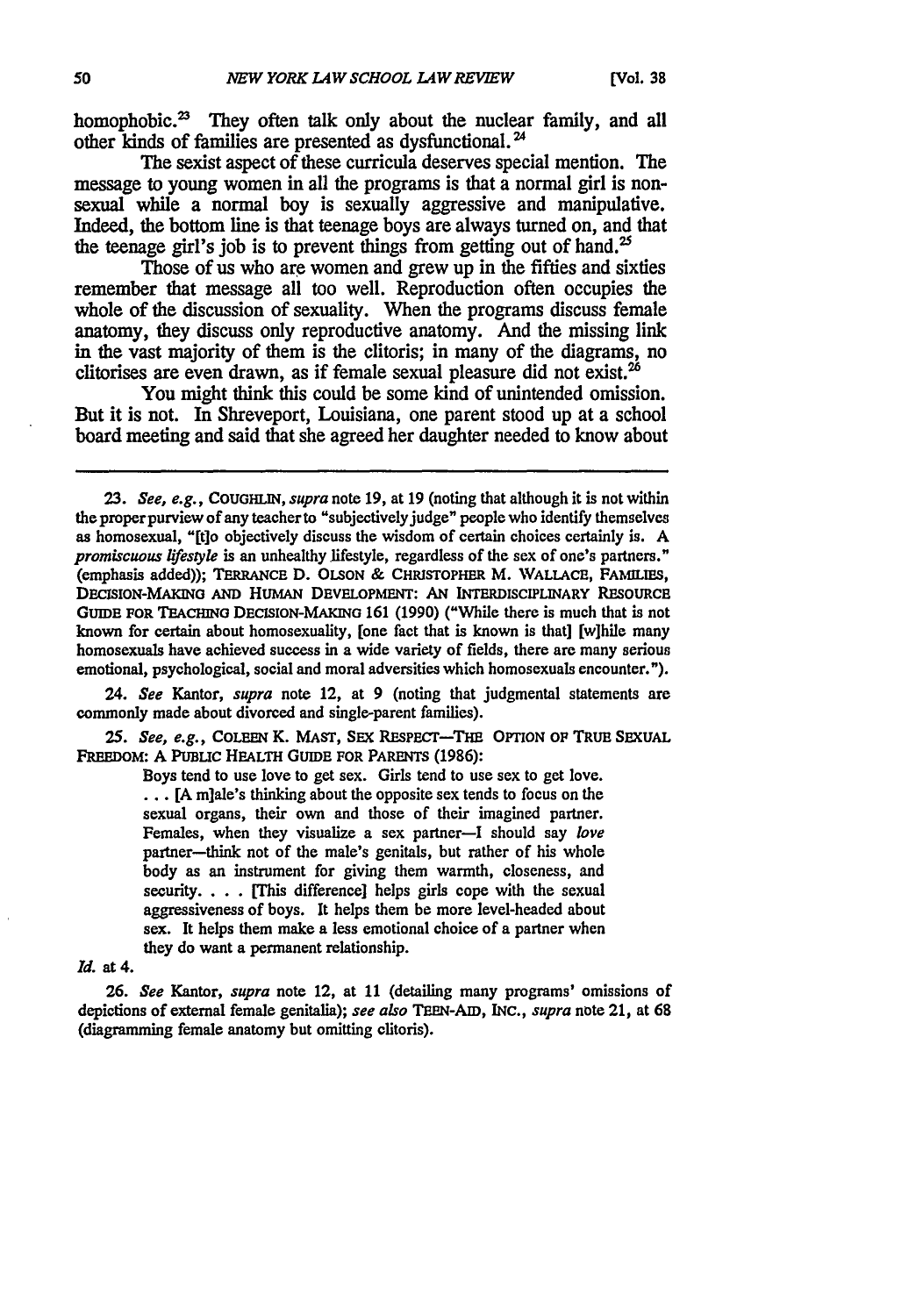anatomy, but that her daughter did not need to know about her clitoris until she was married.

Again, the message in these fear-based curricula is that girls have few, if any, sexual feelings. About half of the programs, in fact, feature a so-called "Sexual Response Scale," which shows that while girls are not aroused until heavy petting, boys can get turned on merely by kissing.<sup>27</sup> The message to teens is that girls use love for warmth and closeness, but boys use love only to get sex.

It gets worse. Not only do the programs ignore female sexuality, they reinforce traditional stereotypes and gender roles, especially those involving family functioning. One of the curricula, entitled *Me,* **My** *World, My Future, which is published by an outfit called Teen-Aid,*<sup>28</sup> offers a role-playing exercise that begins, "You pick up the telephone to talk to the operator, but your voice is so high that she thinks you're a girl. She says, 'Yes, Ma'am.' That may be the worst insult that's ever been thrown at you!" $29$  The exercise proceeds to help that young man deal with his feelings. That, we are to understand, is the most urgent challenge facing a boy today.

In sum, the curricula proposed by the Far Right teach what Sol Gordon has only half-jokingly identified as the American attitude toward sex, namely, "Sex is dirty, save it for someone you love."30

In addition to all the energy that is wasted on fighting these struggles, fear-based education has spawned an epidemic of selfcensorship. Teachers, principals, and administrators are seared to teach honestly about sexuality. What we get are curricula that ostensibly are not based on fear, but that, in fact, were conceived from the start in an atmosphere of fear. They have been self-censored. Typically, four issues-the Big Four, as we call them at SIECUS-are absent from any discussion in these curricula: contraception, masturbation, abortion, and sexual orientation.

**SIECUS** did a study in 1992 of AIDS education programs around the country,<sup>31</sup> and we found that only three states presented the subject

**28.** *See* **TEE-AID, INC.,** *supra* note 21.

**29.** *Id.* at 39.

30. *See* Gibbs, supra note **5,** at 62 (quoting Gordon, who is a clinical psychologist, author and sex educator).

31. *See* BRrrrON **E" AL.,** *supra* note 6.

**<sup>27.</sup>** In *Sex Respect,* for example, a chart lists the stages of "sexual arousal": "Being Together"; "Hand Holding"; "Simple Good Night Kiss"; "Prolonged Kiss"; "Necking"; "Petting"; "Heavy Petting"; "Mutual Sex Play"; "Sexual Intercourse"; and "End of Relationship in its Present Form." The stage of Prolonged Kiss marks the "beginning of danger." "Male Genital [F]eeling [A]roused" occurs at "Necking," while "Female Genital [F]eeling [A]roused" occurs at "Petting." MAST, *supra* note 25, at 4.